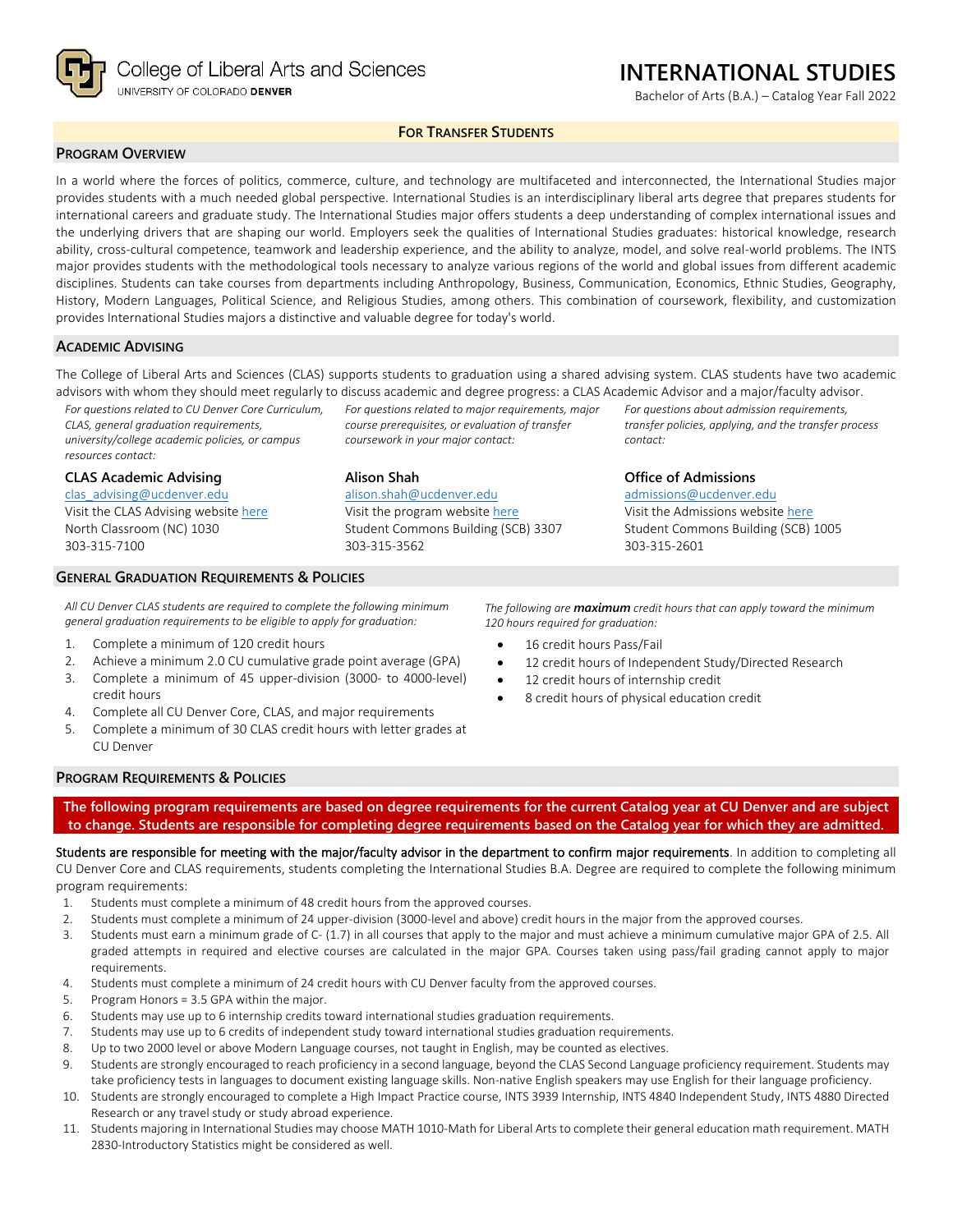Bachelor of Arts (B.A.) – Catalog Year Fall 2022

### **FOR TRANSFER STUDENTS**

## **COURSEWORK THAT CAN BE COMPLETED AT PREVIOUS INSTITUTION**

The following is a "bucket" of requirements students can complete prior to transferring to CU Denver, including equivalent Colorado Community College System (CCCS) courses. To determine the equivalencies of courses to be completed at non-CU Denver institutions, students can visit [www.transferology.com](http://www.transferology.com/)**.** It is critical students connect with a CU Denver academic advisor to ensure planned courses will transfer *and* apply to CU Denver degree requirements. All non-CU Denver coursework must be completed with a C- or better to be eligible for transfer.

Students interested in completing an Associate (A.A. or A.S.) Degree or a Colorado Statewide Transfer Articulation Agreement or Degree with [Designation \(DWD\)](https://highered.colorado.gov/transfer-degrees) must work with their community/junior college academic advisor to create an academic plan that accounts for all degree or transfer articulation agreement requirements. Colorado Community College Students may also explore the option to complet[e Reverse Transfer](https://highered.colorado.gov/students/attending-college/colorado-reverse-transfer) at CU Denver.

| <b>CU Denver Requirements</b>                        | <b>CU Denver</b><br><b>Credits</b> | <b>CCCS Equivalent Courses &amp; Notes</b>                                                                                                                                                                            | <b>CCCS</b><br><b>Credits</b> |
|------------------------------------------------------|------------------------------------|-----------------------------------------------------------------------------------------------------------------------------------------------------------------------------------------------------------------------|-------------------------------|
| CU Denver Core Curriculum Requirements               | $34 - 40$                          |                                                                                                                                                                                                                       |                               |
| ENGL 1020 - Core Composition I                       | 3                                  | <b>ENG 1021</b>                                                                                                                                                                                                       |                               |
| ENGL 2030 - Core Composition II                      | 3                                  | <b>ENG 1022</b>                                                                                                                                                                                                       |                               |
| Mathematics                                          | $3 - 4$                            | MAT 1240 or 1260 recommended or GT-MA1                                                                                                                                                                                |                               |
| Arts                                                 | 3                                  | GT-AH                                                                                                                                                                                                                 |                               |
| Humanities                                           | 3                                  | GT-AH or GT-HI                                                                                                                                                                                                        |                               |
| <b>Behavioral Sciences</b>                           | $3 - 4$                            | ANT 1001 or GT-SS                                                                                                                                                                                                     |                               |
| Social Sciences                                      | $3 - 4$                            | ECO 2001 or GT-SS or GT-HI <sup>*</sup>                                                                                                                                                                               |                               |
| Natural/Physical Science with lab                    | $4 - 5$                            | GT-SC1                                                                                                                                                                                                                |                               |
| Natural/Physical Science without lab or Math         | $3 - 5$                            | GT-SC2 or GT-MA1 (except the course used for Core Math) or GT-SC1                                                                                                                                                     |                               |
| <b>International Perspectives</b>                    | 3                                  | Additional GT-AH, HI, SS* (see note below)                                                                                                                                                                            |                               |
| Cultural Diversity                                   | 3                                  | To be completed at CU Denver. This requirement must be completed with an<br>upper-division course and CCCS courses will not apply.                                                                                    |                               |
| <b>CLAS Graduation Requirements</b>                  | $15 - 29$                          |                                                                                                                                                                                                                       |                               |
| CLAS Communicative Skills                            | 3                                  | COM 1150 or PHI 1013                                                                                                                                                                                                  |                               |
| CLAS Second Language                                 | $0 - 10$                           | e.g., SPA 1012 or ASL 1122<br>Students have several options to fulfill this requirement. Please consult a CU<br>Denver CLAS Academic Advisor.                                                                         |                               |
| <b>CLAS Humanities</b>                               | 3                                  | Any transferrable LIT, HIS, HUM, or PHI course                                                                                                                                                                        |                               |
| CLAS Behavioral Sciences                             | $3 - 4$                            | Any transferrable ANT, COM, or PSY course (except GT-SC courses)                                                                                                                                                      |                               |
| <b>CLAS Social Sciences</b>                          | $3 - 4$                            | Any transferrable ECO, ETH, GEO, POS, or SOC course (except GT-SC courses)                                                                                                                                            |                               |
| CLAS Biological/Physical Science with lab            | $3 - 5$                            | GT-SC1<br>If students complete only one science course with a lab for the CU Denver Core<br>Curriculum, this course must have an associated lab.                                                                      |                               |
| <b>INTS Major Courses</b>                            | 9                                  |                                                                                                                                                                                                                       |                               |
| ANTH 2102 Culture and the Human Experience           | 3                                  | <b>ANT 1001</b><br>Course can fulfill CU Denver Core Behavioral Sciences                                                                                                                                              |                               |
| ECON 2012 Principles of Economics:<br>Macroeconomics | 3                                  | FCO 2001<br>Course can fulfill CU Denver Core Social Sciences                                                                                                                                                         |                               |
| PSCI 3042 Introduction to International Relations    | 3                                  | POS 2005<br>Note: CCCS courses are counted as lower-division credits at CU Denver                                                                                                                                     |                               |
| Minimum Applicable Transfer Credits<br>Recommended:  | 60                                 | Students completing less than 60 applicable transfer credits will have additional<br>credits to complete at CU Denver. Students needing general elective credits<br>should consult a CU Denver CLAS Academic Advisor. |                               |

*\**The applicability of Guaranteed Transfer (GT Pathways) courses to specific CU Denver Core Curriculum requirements requires completion of a block of five courses: two GT-AH courses; one GT-HI course; one GT-SS course; and one additional GT-AH, GT-HI, or GT-SS course.